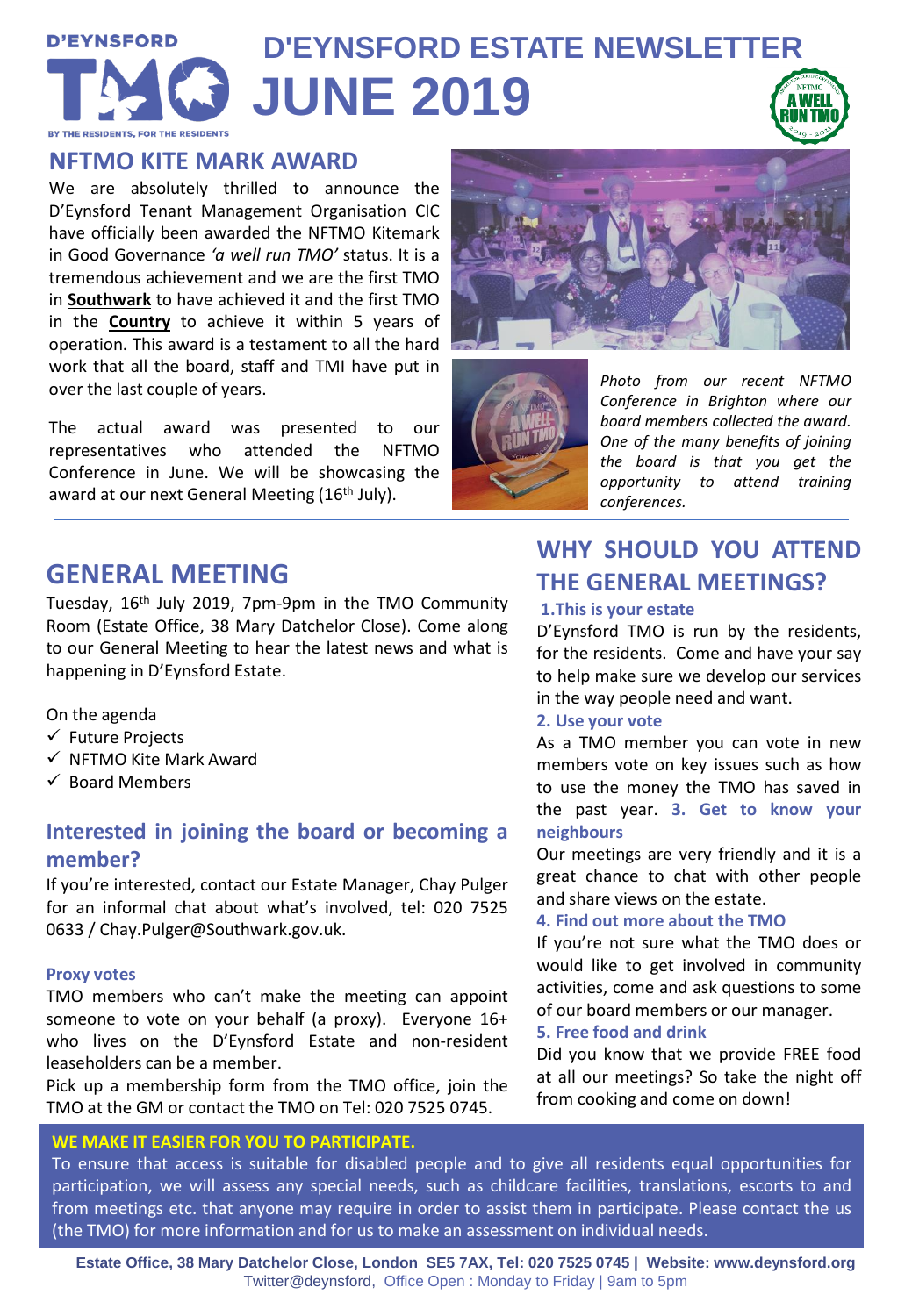## **WHAT'S COMING UP**

#### **June**

- On **Saturday 22nd June**, we will be launching our new summer programme of community gardening across the estate. In addition to our regular weekly opening of the Secret Garden on Tuesdays from 4 to 5 (including activities for children from 4 o'clock), we will be working across the estate to make improvements to six areas by planting up small schemes of flowering shrubs and grasses - and we'll be inviting residents to get involved! Join us from 12 to 4 outside the community room on the 22nd to find out more about the locations and how you can get involved. On the day we will be planting lots of new flowers around the area outside the community room and we will be giving residents free plants that we have grown in the Secret Garden so that you can take them home and plant in your own gardens or balconies!
- We are delighted to announce that we have started D'Eynsford Youth Forum for 11 to 16 years of age. The Youth Forum is an area where you will be able to discuss activities for youths, outings, improvements on the estate and much more. Our next Meeting is on **Friday, 28st June 2019** between 5.30pm-7pm at the TMO Community Room. FREE Pizza, Drinks And Snacks !!!

#### **July**

• Our next social event on the estate will be our fantastic Women's Event on **Friday 12th July from 4-7pm** in the TMO Community Room. Look out for more information and posters nearer the time!

#### **August**

We will also be running our annual Coach Trip to the Beach in August and will have our Estate Funday in early September. We also plan to run some Summer Holiday activities for children and young people.

#### **Also**

- Don't forget our **weekly Coffee Morning is on Wednesdays from 10.30-12noon** in the TMO Community Room. Run by residents, for residents, we can offer help with computer basics and organise trips out. We hope to be cooking lunch sometimes as well! ALL WELCOME, JUST TURN UP!
- Are you creative? Interested in interior design? We need you to help us continue to improve our Community Room and make it a warm, welcoming and inviting space. Contact Kate on 07989 377407 for more information.

If you are interested in helping with any of these events please text/WhatsApp/call Kate our Social Committee Chair on 07989 377407. **Together we can make 2019 our best year ever!"**

### **Noisy Neighbours – Thoughts from a resident in Don Phelan Close**

Have you ever gone to bed at 10pm only to be woken up by your neighbour's TV/stereo? Or, after a hard working week, have you had a lie-in on a Saturday morning only to be woken up by your neighbours yelling in the street?

With many people crammed into a small space, London can be a noisy place to live. Studies have shown that noise pollution can lead to an increase in stress which, in turn, can lead to an increase in mental and physical health problems.

Can we do something about making our own little patch of London a nicer place to live? My dad used to say, "before you do something, think about how you would feel if it was done to you." Would we be less inclined to crank up our stereos and TV's or yell in the street if we thought about how others would feel first? I say, let's give it a try, we have nothing to lose and a peaceful environment to gain.





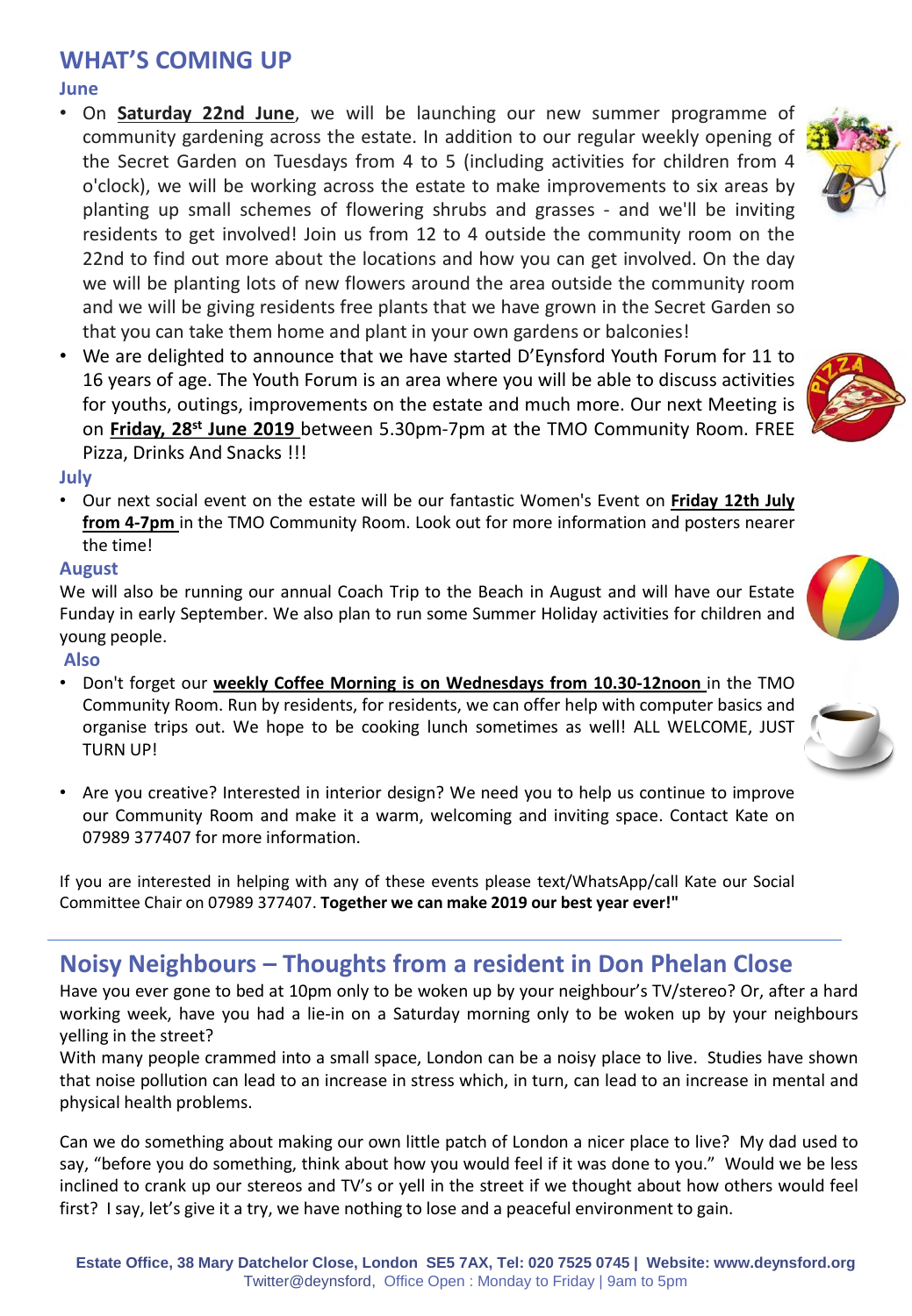### **COMMUNITY PAYBACK PROJECT**

Over the last few months, as you maybe aware that we have had Community Payback working on our estate every Wednesday. They have been painting various areas on our estate to enhance and improve the area you live in. They will continue the good work through 2019. If you see them, do say hello!

We are seeking ideas from residents for areas of the estate which could benefit from being included in this scheme, if you have a suggestion please let us know.



### **Treasurers Report**

As Treasurer I'm pleased to say that the finances of the TMO remain healthy. As a sub-committee we scrutinise the TMO's finances on a monthly basis in detail. The past year has seen some very positive developments in the efficient use of external subcontractors to supplement our own staff who, in turn, have been upskilled further this year. A particular focus has been on the cost of void properties as several of these in the previous financial year were expensive to deal with.

Credit must also be given to the TMO staff, and Chay our Estate Manager in particular, for the truly spectacular funding secured within the past year, some £78,000 pounds. This money has gone towards a number of estate improvement projects, leaving us able to spend our surplus – generated from the efficient management of the estate – for other projects.

Not satisfied with our current level of scrutiny, we have recently introduced new reporting to ensure we have the best insight into the financial standing of the TMO and ensure we continue to succeed, despite facing some challenges as our budget gets squeezed. (Mark)

**The government is to issue a recall notice of Whirlpool tumble dryers which pose a fire safety risk.**

#### **Which Whirlpool tumble dryers are affected?**

The dryers affected are the vented and condensing tumble dryers branded **Hotpoint, Creda, Indesit, Swan or Proline**, that were made between April 2004 and October 2015. Unsure? Visit <http://safety.hotpoint.eu/> for how to check.

### **What should you do if you have an affected tumble dryer?**

If you own one of these models, and have not had it modified by Whirlpool - you're being urged to contact them immediately on 0800 151 0905.



**Estate Office, 38 Mary Datchelor Close, London SE5 7AX, Tel: 020 7525 0745 | Website: www.deynsford.org** Twitter@deynsford, Office Open : Monday to Friday | 9am to 5pm